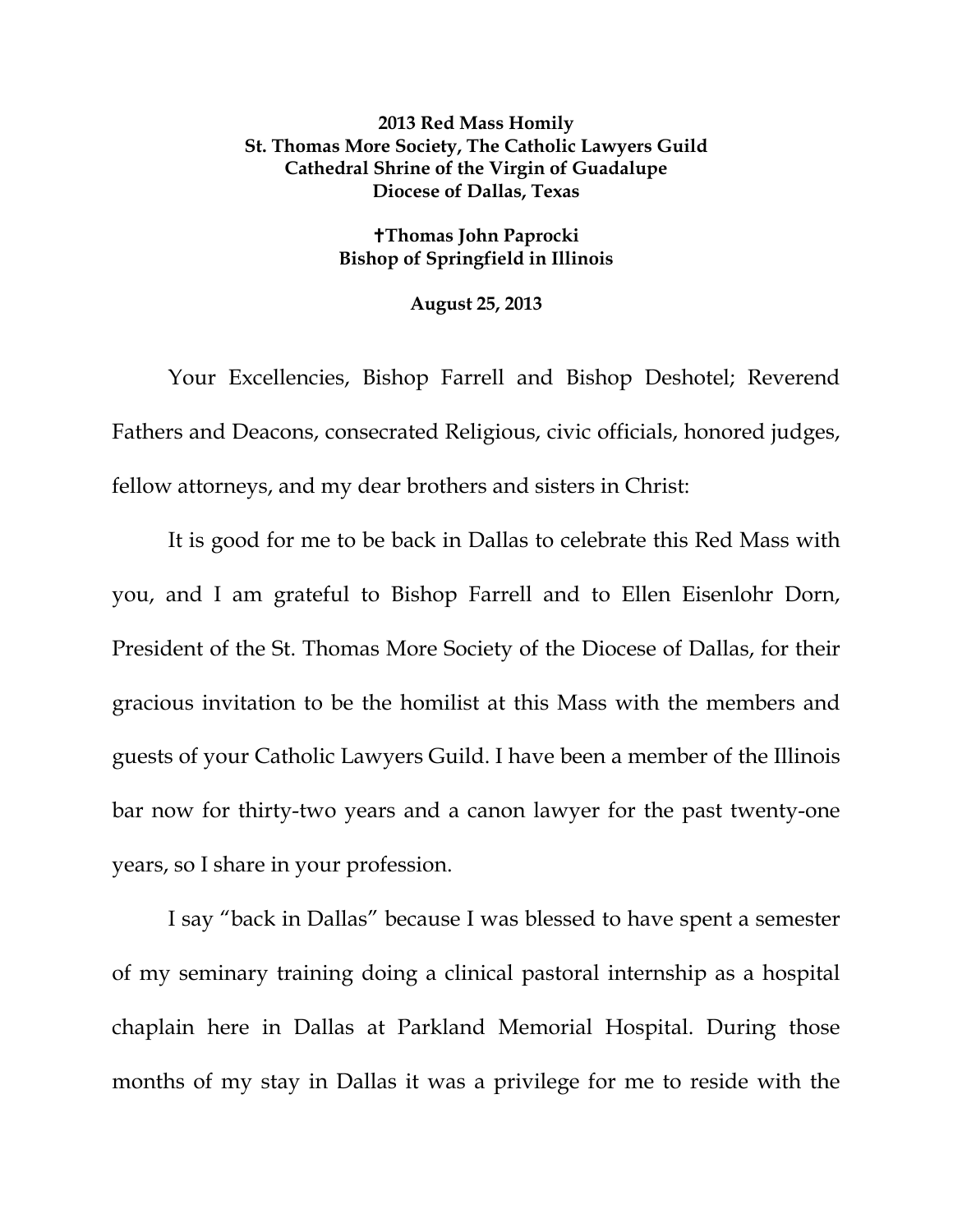Jesuit community at Jesuit College Preparatory School of Dallas. Although both my time as a chaplain at Parkland Hospital and living with the Jesuits were good experiences from which I learned a great deal and still have many great memories and lasting friendships, I decided to become neither a hospital chaplain nor a Jesuit! Instead, I became a diocesan priest in Chicago and a lawyer of both civil law and canon law. I think I made the right choices!

The name "Red Mass" derives from the red vestments that are worn as the color symbolizing the Holy Spirit, whose wisdom we implore to guide the work and decisions of our legal professionals and government officials in the legislative, executive and judicial branches of government at the federal, state and local levels.

The patron saint of your Catholic Lawyers Guild, Sir Thomas More, was a devoted husband, a loving father, a generous friend, a gifted writer, a renowned scholar, and a skilled lawyer and judge. He is also remembered as a devoted servant in the court of King Henry VIII in which he held a number of important posts, rising to become Lord Chancellor of the Realm, a position that would be roughly equivalent in our political system to being White House chief-of-staff, Secretary of State, and Chief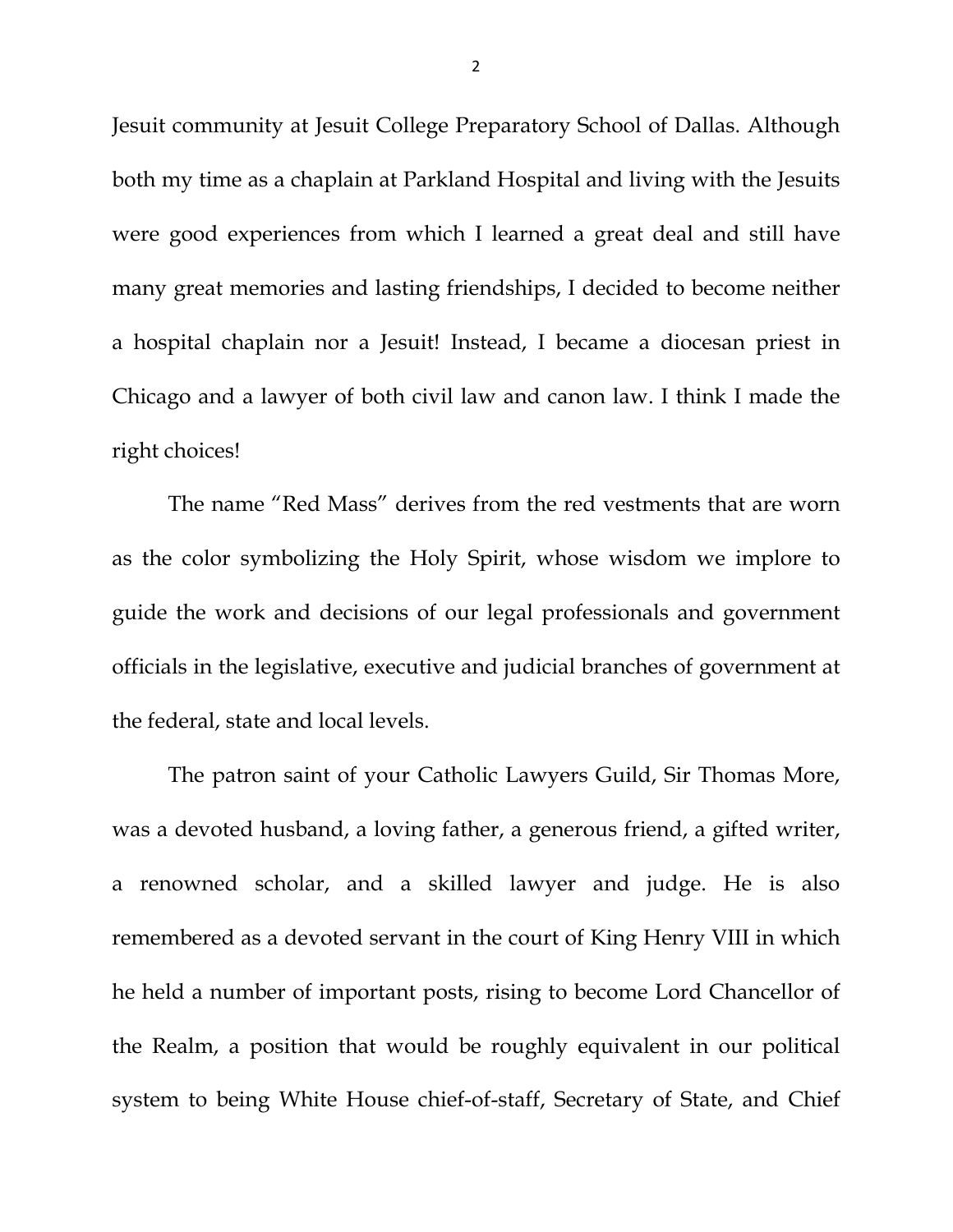Justice of the Supreme Court all at once, a position second in power only to the King himself.

Of course most of all, and in a way that captures all the best qualities that he exhibited in life, Thomas More is remembered today as a *saint* – a man who was devoted to Christ and his Church, and who willingly sacrificed his power, his wealth and security, and ultimately his life out of love for God. Because he would not accede to the Act of Supremacy declaring Henry to be the supreme head of the church in England or take the Oath of Supremacy, renouncing Rome's authority in ecclesial matters, More was beheaded on Tower Hill, July 6, 1535. As he stood on the scaffold before his execution, he briefly addressed the crowd gathered, telling them that he died "the King's good servant, but God's first."1

In this simple phrase – "the King's good servant, but God's first" – St. Thomas More summarizes the call of Christian discipleship and the proper perspective we must all bring to our daily work – *to be God's servant first!* As such, in his life and in his death, St. Thomas More is a model for Christian engagement in the world. And this is precisely the vocation that most of us receive from God – to be *in* the world as the followers of Jesus Christ proclaiming the Good News – to be the leaven that makes the bread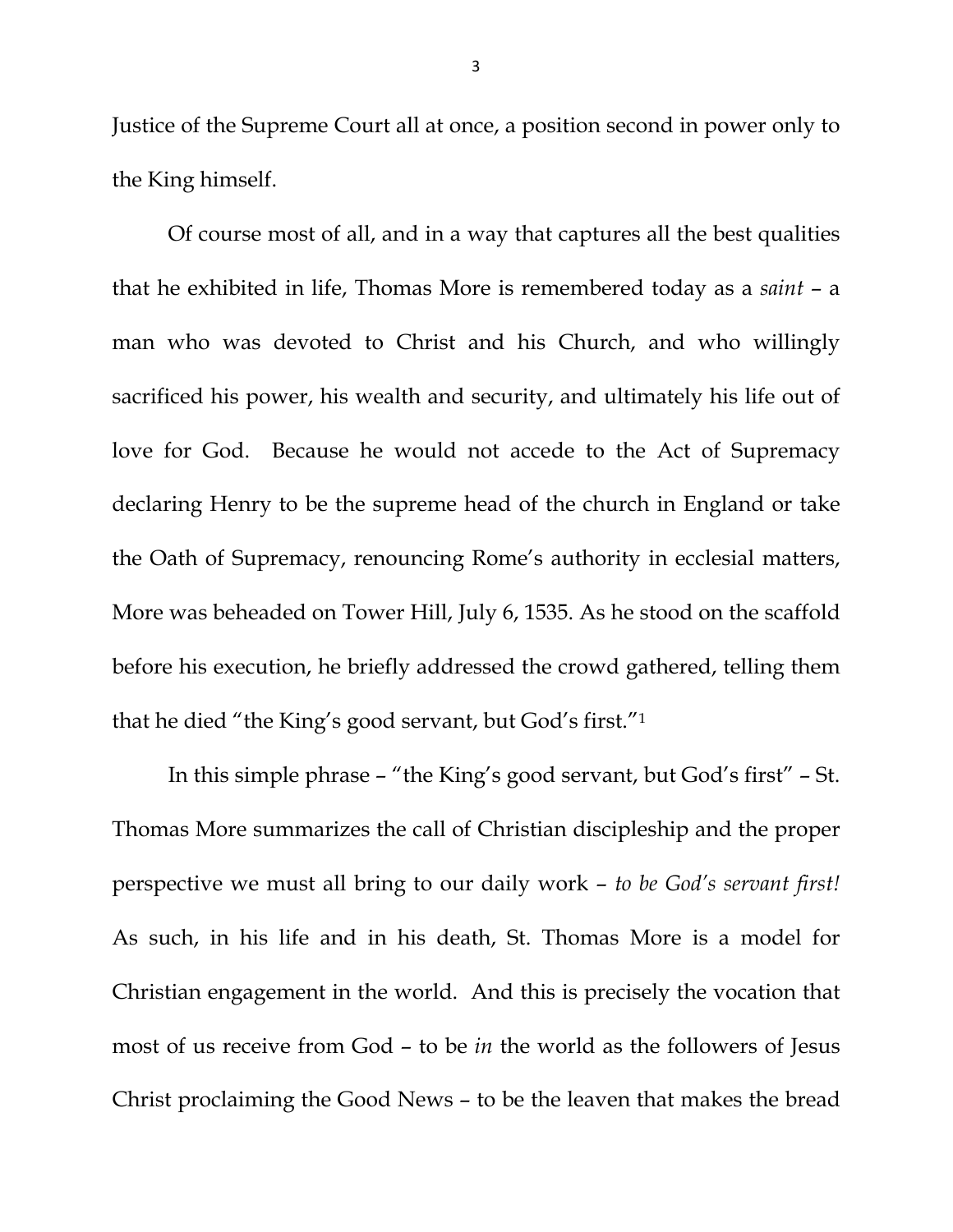rise. There are, of course, people who have vocations that are not active in the world – monastic men and women in contemplative communities who "pray without ceasing."2 While not *active* in the world in the temporal order, they are *engaged* with the world in the order of grace as they pray for the salvation of all humanity – men and women, living and dead. That is a special vocation for which we should all be grateful, one that bears witness to and reminds us of the *last things* – death, judgment, heaven and hell.

Most of us, however, are called to be *in* the world – to address *present things*, even as we keep our eyes fixed on heaven. Specifically, as Christians and as citizens, we are obliged to work for justice and promote the common good – an obligation that is especially meaningful in a democratic society like ours, where a government by, of, and for the people possesses limited constitutional authority to care for the common good, and where the balance is entrusted to the care of non-governmental institutions, including churches and other religious groups.

I recall that when I was a seminarian doing my hospital chaplaincy here several years ago, Catholics were in a distinct minority in the Dallas Metroplex, which was dominated by Southern Baptists and Methodists. The Catholic community has grown exponentially since then, but I believe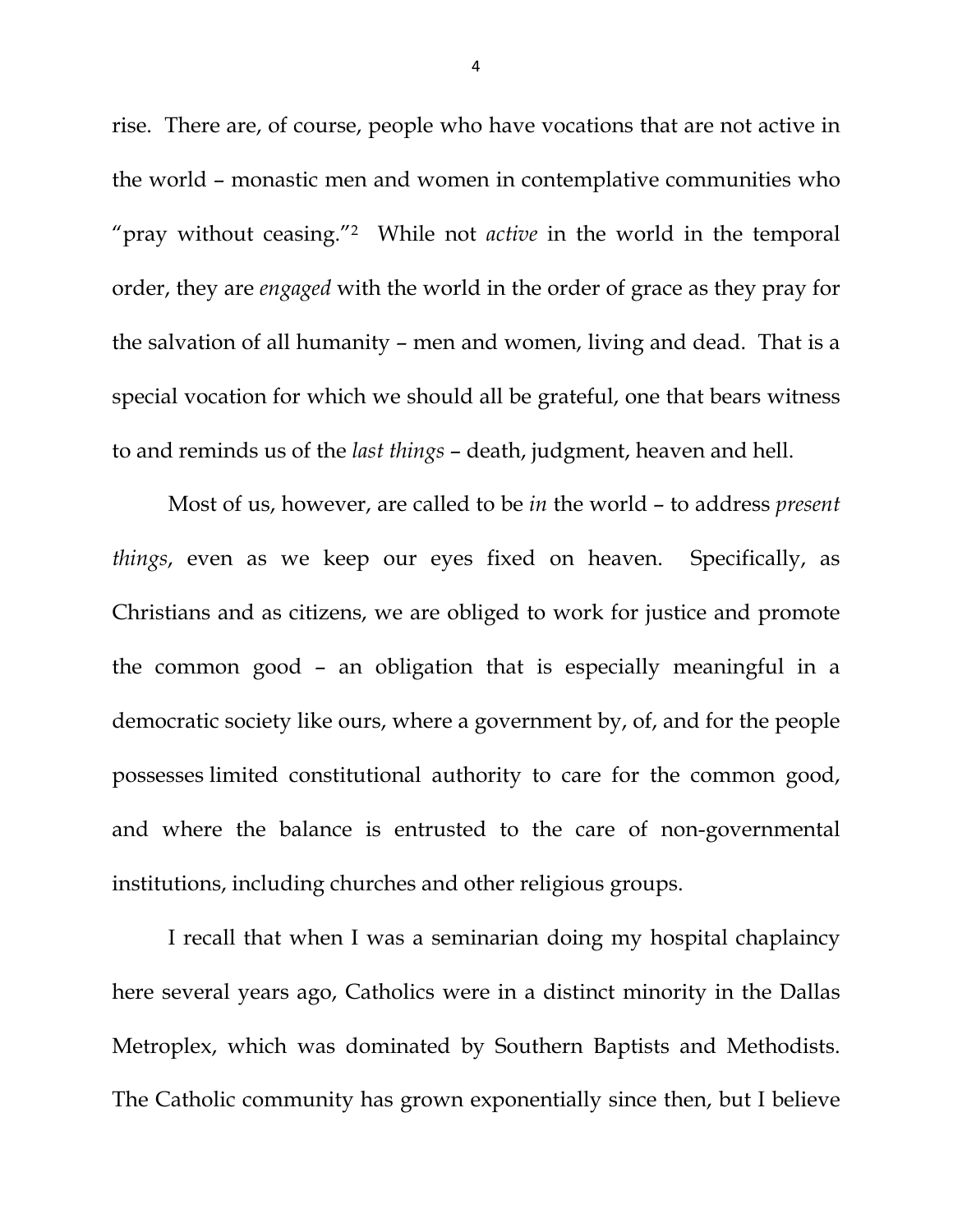it is still as important as ever that we find common ground to work with our fellow brothers and sisters baptized in Christ. In this regard, I was pleased to see the recent interview in THE WALL STREET JOURNAL with Russell Moore, the incoming President of the Southern Baptist Convention's Ethics and Religious Liberty Commission. In that interview, Mr. Moore said that he wants to refocus the evangelical movement on serving as a religious example battling in the public square on "three core issues" – life, marriage and religious liberty.3

I wholeheartedly agree with this agenda and pray that there will be fruitful cooperation between Catholics and other Christians on these core issues of life, marriage and religious liberty. In fact, Mr. Moore last month joined Archbishop William Lori, the Archbishop of Baltimore and the Chairman of the United States Conference of Catholic Bishops Ad Hoc Committee on Religious Liberty, of which I am a member, and over one hundred other religious leaders of various denominations in writing to President Obama, saying, "The HHS policy [mandating insurance coverage for contraception, sterilization and abortion-inducing drugs] is coercive and puts the administration in the position of defining—or casting aside religious doctrine. This should trouble every American." Signers of the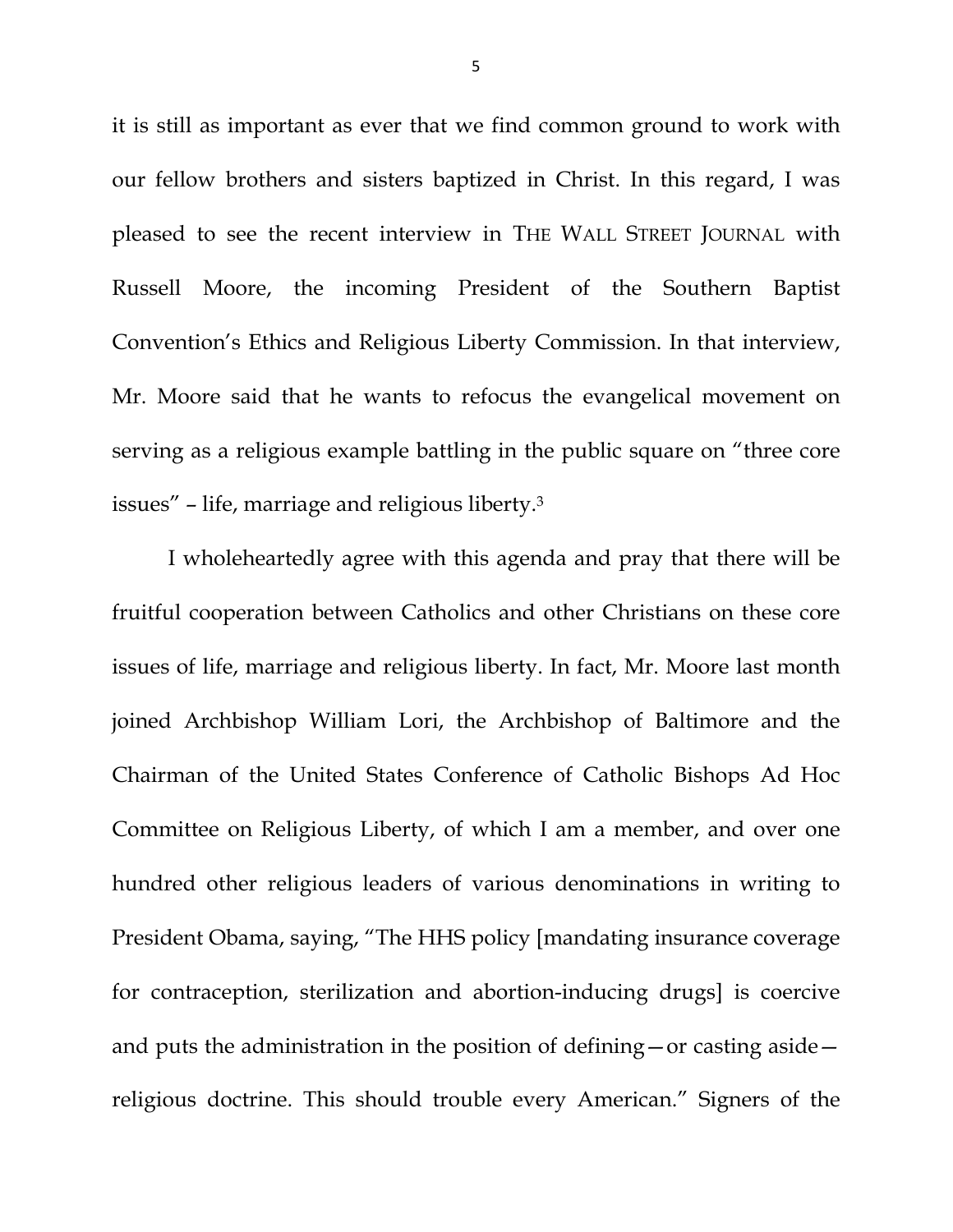open letter, entitled, "Standing Together for Religious Freedom," include leaders from a broad spectrum of religious groups, including the Church of Jesus Christ of Latter-day Saints, the International Society for Krishna Consciousness, Orthodox Christian and Jewish leaders, as well as scholars and heads of faith-based institutions and civil rights organizations. The letter calls on HHS to, "at a minimum, expand conscience protections under the mandate to cover any organization or individual that has religious or moral objections to covering, providing or enabling access to the mandated drugs and services." The letter also asks Congress to consider how it can act to prevent offenses to religious freedom.4

As I see it, the biggest obstacle in the way of promoting and protecting the three core issues of life, marriage and religious liberty is sin. In the secular context, we might simply call this *apathy*, that the agenda of promoting and protecting the three core issues of life, marriage and religious liberty would be more successful if people of faith were not so apathetic about these issues. But in the religious context, we must call this temptation by its more specific and theologically-precise terminology, namely, *acedia*.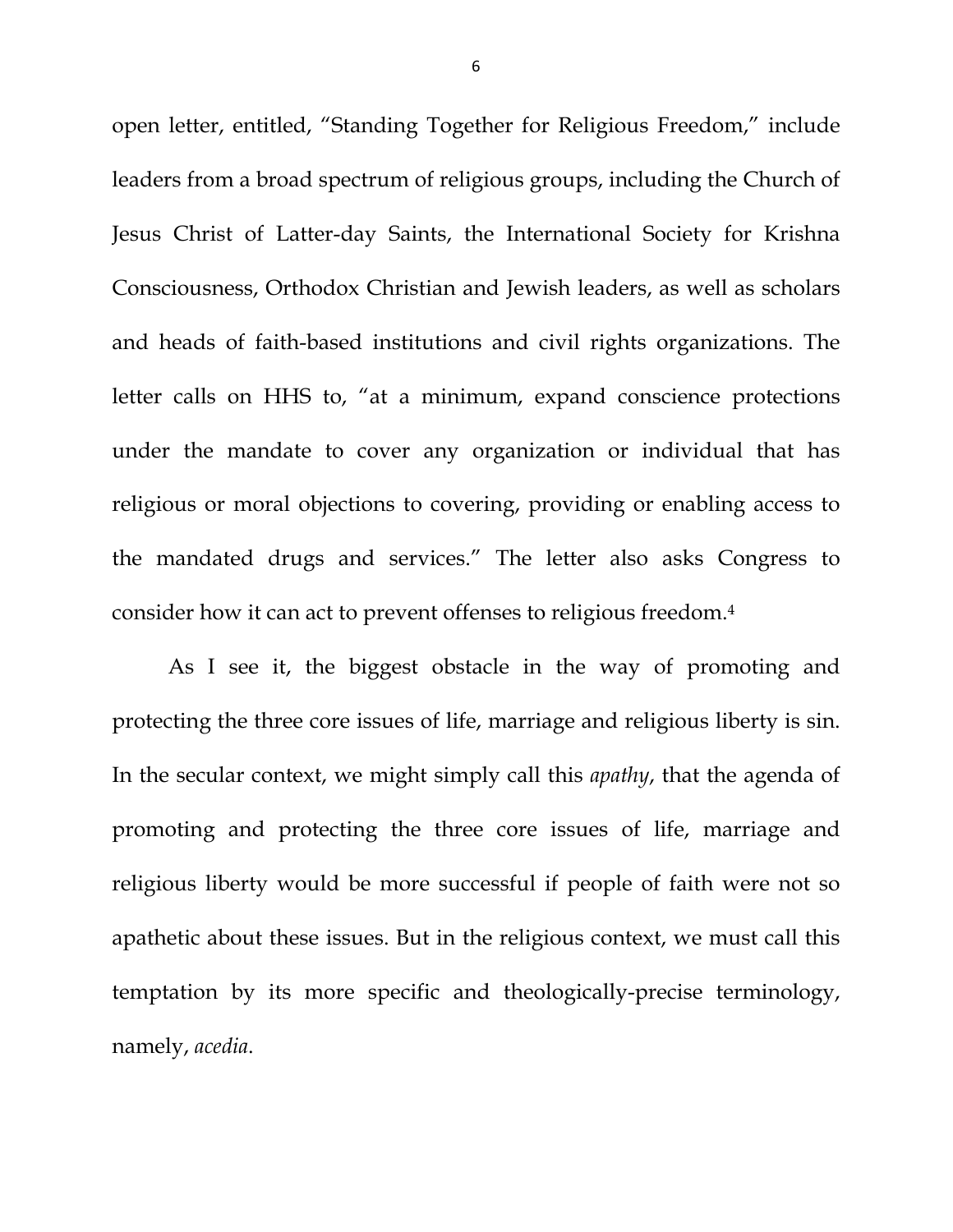St. Gregory the Great and St. John Cassian described seven deadly or capital sins that often deal more with attitudes of the heart than with our actual conduct or behaviors. These seven deadly sins are **pride**, **avarice**, **lust**, **anger**, **gluttony**, **envy**, and **sloth**. They are called *capital sins* because they lead to other sins, and *deadly* because their repetition clouds the conscience, corrupts the concrete judgment of good and evil, and deadens our sense of right and wrong.

Just as in the list of the seven deadly sins that I have just given, **sloth** is usually mentioned last, but I wish to deal with it primarily because I believe that sloth, properly understood, is at the root of many other sins. Sloth is often mistakenly understood simply to mean laziness. Actually sloth is more than being a "couch potato" who is too lazy to get up and do some chores around the house. It is also more than the lethargy or inertia that a person may experience who would rather just stay home than go to church. The capital sin of sloth refers to a spiritual sluggishness also known as *acedia*, which refuses the joy that comes from God and is repelled by divine goodness. Since *acedia* captures the more profound meaning of the spiritual reality than the commonly-used word *sloth*, I will use the word *acedia* in my spiritual analysis of this capital sin.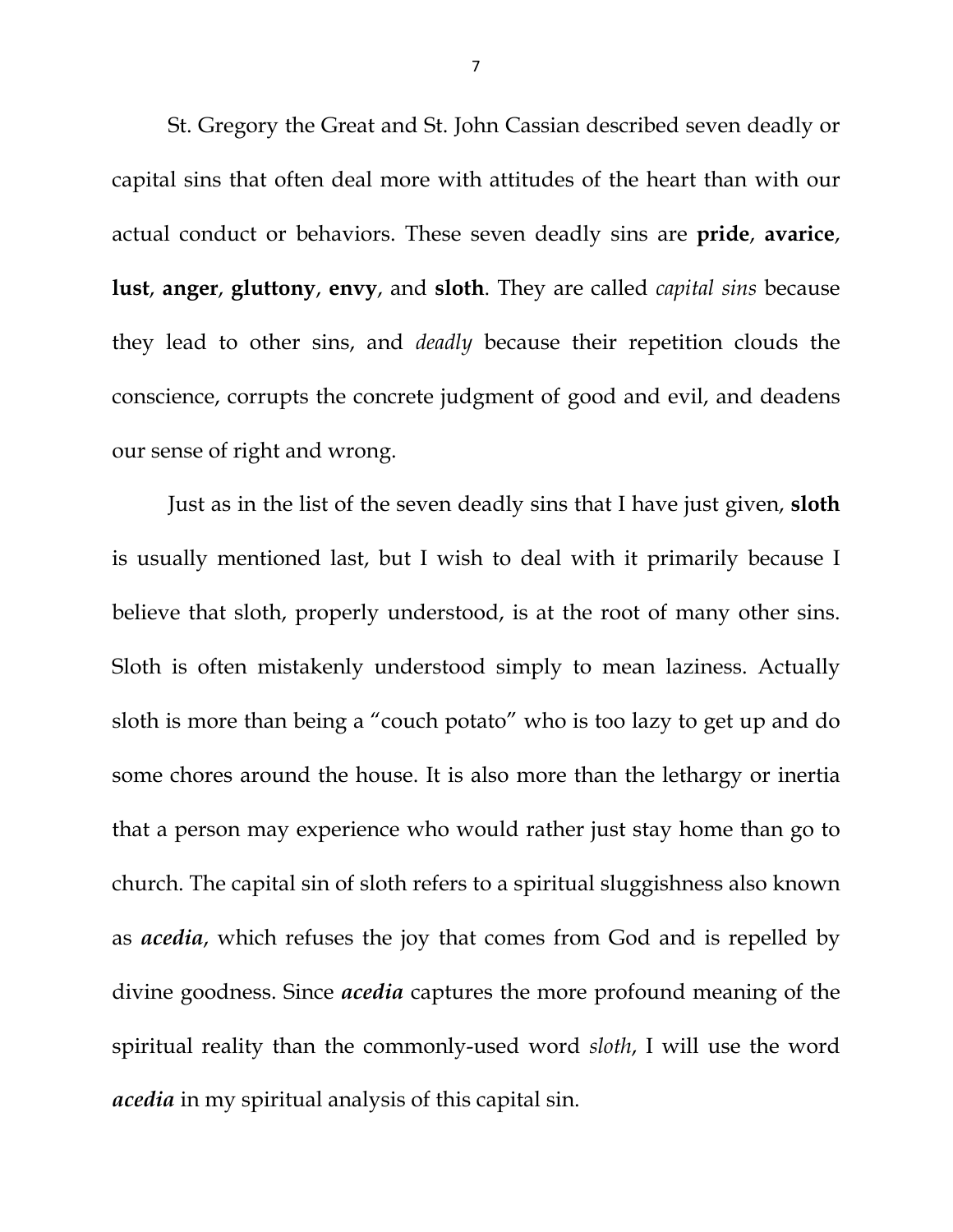According to the description of *acedia* in the *Catechism of the Catholic Church*, "The spiritual writers understood by this a form of depression due to lax ascetical practice, decreasing vigilance, carelessness of heart." (#2733).

In his article, "Pornography and Acedia" in the journal FIRST THINGS, Reinhard Hütter, Professor of Christian Theology at Duke Divinity School, says that acedia "is the very foregoing of friendship with God, that there never was and never will be friendship with God, that there never was and never will be a transcendent calling and dignity of the human person. Nothing matters much, because the one thing that really matters, God's love and friendship, does not exist and therefore cannot be attained." In contemporary conversation, acedia is best exemplified in the response you receive when you're trying to explain something that you think is really important and the only reaction you get is a dismissive one-word reply, "Whatever."

The reason acedia is so deadly is that this capital sin creates a void at the center of our being that we try to fill with transitory rushes of pleasure—primarily sexual—hence, its connection to other deadly sins such as lust and vices such as pornography. But these pleasures can never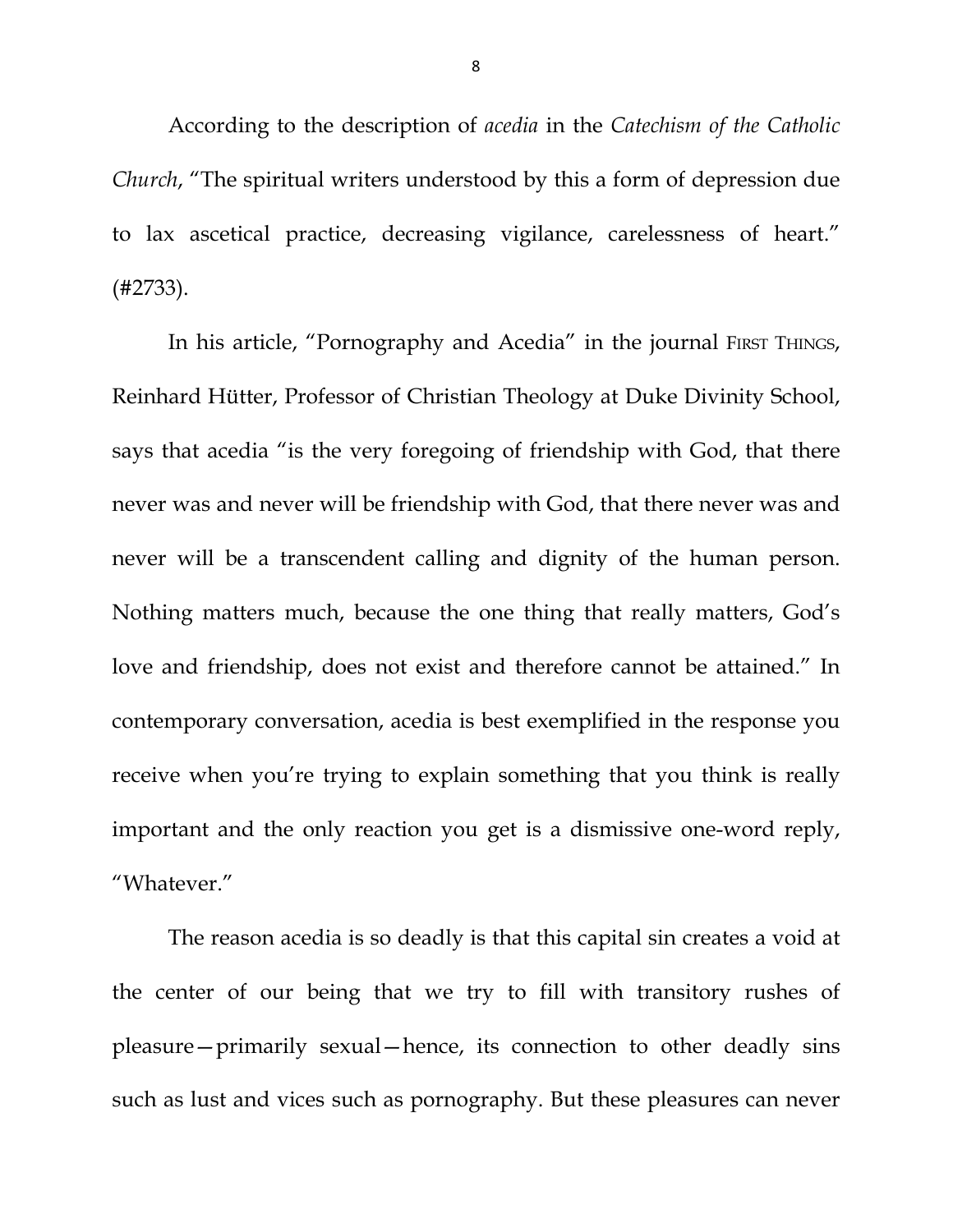fill the void created by the loss of our transcendent calling to the love and friendship of God. That is why such vices are so addictive, because they never leave us satisfied, and this vicious circle of unfulfilled compulsion ultimately leads to acedia's most dangerous offshoot: despair. As Professor Hütter puts it, "This vice's post-Christian secular offshoot, an unthematic despair posing as boredom, covers—like a fungus—the spiritual, intellectual, and emotional life of many, if not most, who inhabit the affluent segments of the Western secular world."5

As Pope Emeritus Benedict XVI put it, "Man is a relational being. And if his first, fundamental relationship is disturbed—his relationship with God – then nothing else can be truly in order.<sup>"6</sup>

If we wish to grow in holiness and in our commitment to the Christian life, we must first acknowledge, confront and overcome the sin of acedia. A good starting point in this process of conversion would be to deal with the reality of acedia that the devil will undoubtedly use to try to deter us from our spiritual goal of friendship with God.

Another obstacle in the way of promoting and protecting the three core issues of life, marriage and religious liberty is that too many Catholics have justified their rejection of Catholic teaching on human sexuality,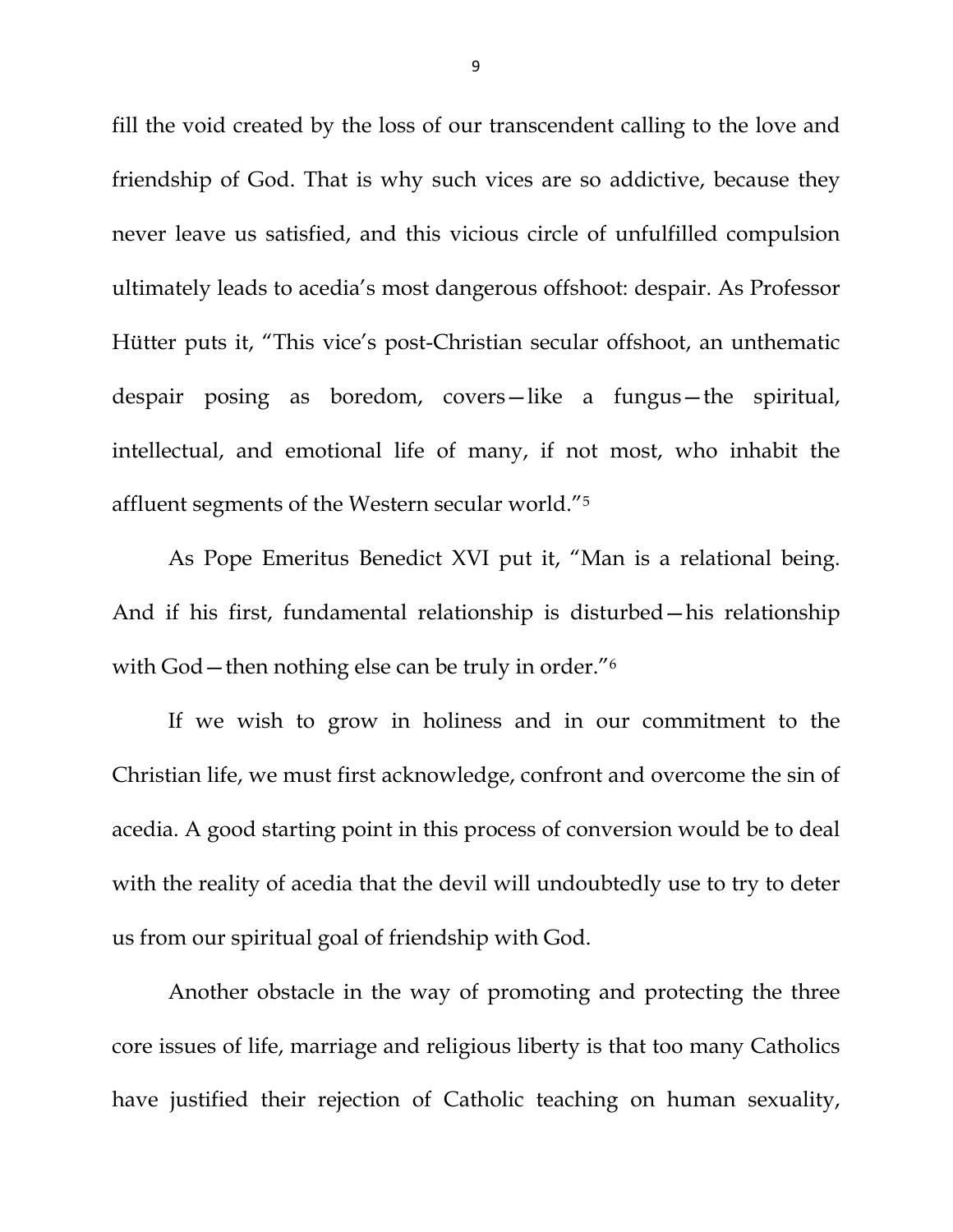marriage and family life as a matter of following their "conscience," but apparently without properly understanding what "conscience" means. The word "conscience" comes from two Latin words, "co-" (which means "together" or "with') and "science" (which means to have knowledge about something). Conscience means to share knowledge with someone else about what is right or wrong. Conscience does not act in isolation on some sort of personal or individual intuition disconnected from someone or something else. For a Catholic, a properly formed conscience means to share God's knowledge and the Church's teaching about right or wrong. So those who invoke "conscience" to justify their rejection of divine law as taught by the Catholic Church are saying that they have chosen to follow the thinking, knowledge and values of someone or something other than the Pope or the Catholic Church.

For example, when Saint Thomas More invoked his conscience in refusing to sign Henry VIII's Oath of Supremacy declaring the King to be the Head of the Church of England, Thomas was not just following a personal preference, but was declaring that he was thinking with the Pope and would follow him, not the King. Others chose instead to think with the King, and follow him.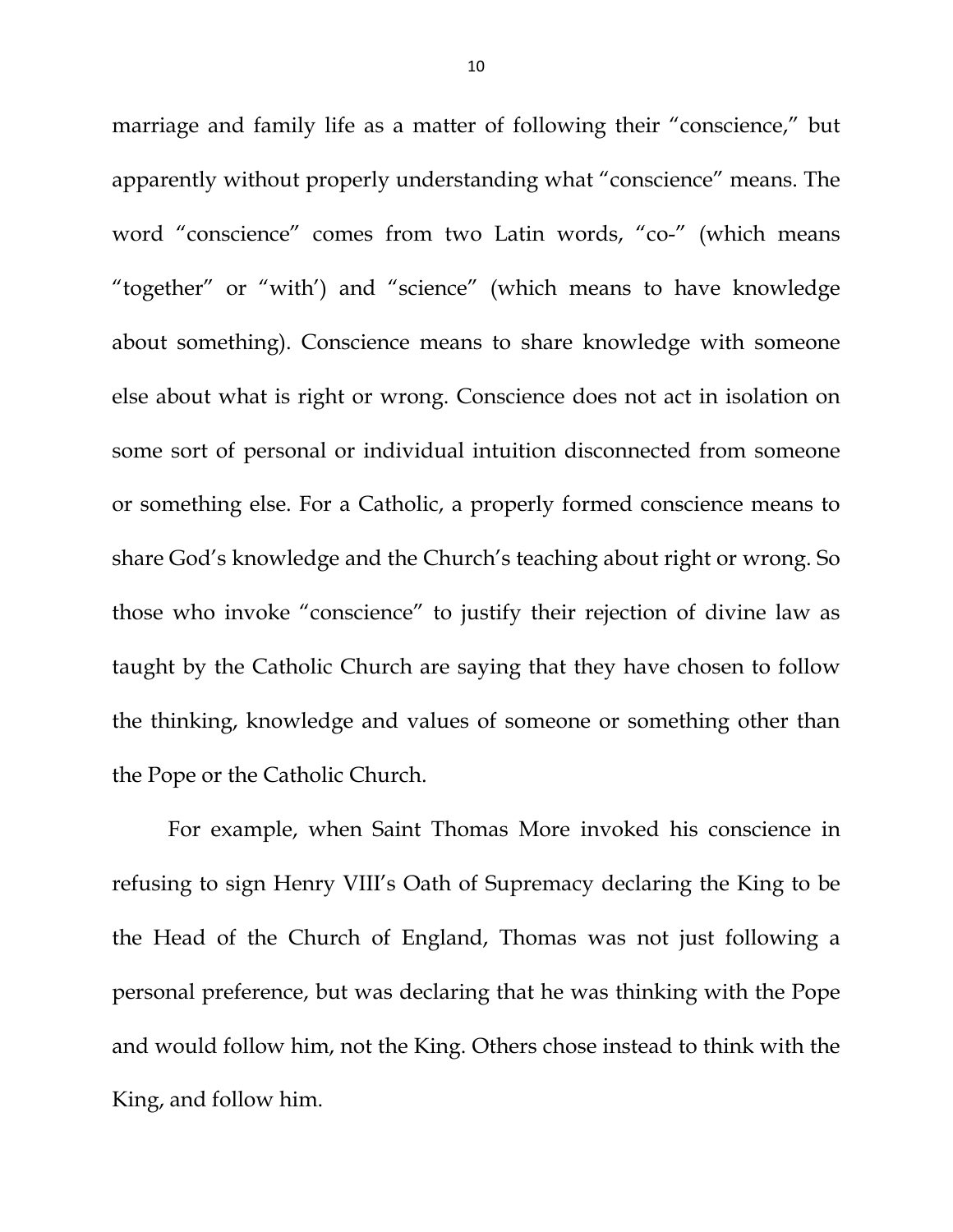In his book published last year on the infancy narratives of Jesus of Nazareth, Pope Emeritus Benedict XVI commented on the fact that Jesus was born in a stable because "there was no room for them in the inn" (*Luke* 2:6f). Later in life, Jesus himself would say, "Foxes have holes and birds of the air have nests; but the Son of Man has nowhere to lay his head" (*Matthew* 8:20). The Holy Father observed in this regard, "This should cause us to reflect—it points toward the reversal of values found in the figure of Jesus Christ and his message. From the moment of his birth, he belongs outside the realm of what is important and powerful in worldly terms. . . . So one aspect of becoming a Christian is having to leave behind what everyone else thinks and wants, the prevailing standards, in order to enter the light of the truth of our being, and aided by that light to find the right path."7

It was St. Augustine who drew out the meaning of Jesus being born in a manger, observing that the manger is the place where animals find their food. But the manger itself becomes a kind of altar. For now, lying in the manger, is Jesus, "who called himself the true bread come down from heaven, the true nourishment that we need to be fully ourselves. This is the true bread that gives true life, eternal life. Thus the manger becomes a